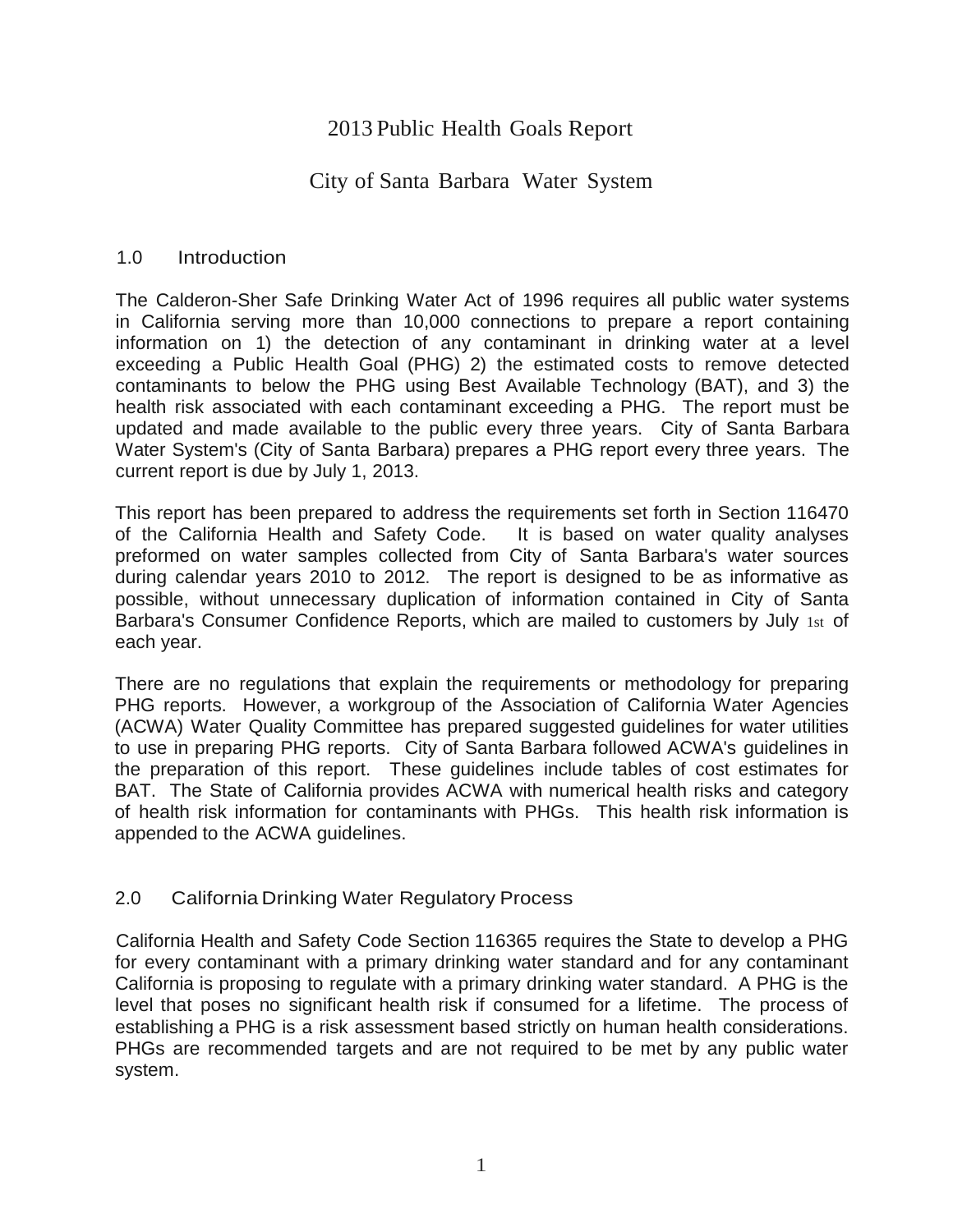The California Environmental Protection Agency's Office of Environmental Health Hazard Assessment (OEHHA) is the State office responsible for developing PHGs. OEHHA submits the PHG to the California Department of Public Health (CDPH) Division of Drinking Water and Environmental Management for use in revising or developing a Maximum Contaminant Level (MCL) in drinking water. The MCL is the highest level of a contaminant allowed in drinking water. California MCLs cannot be less stringent than federal MCLs and must be as close as is technically and economically feasible to the PHGs. The CDPH is required to take treatment technologies and cost of compliance into account when setting an MCL. Each MCL is reviewed at least once every five years.

Section 116470(b)(1) of the Health and Safety Code requires public water systems serving more than 10,000 connections to identify each contaminant detected in its drinking water that exceeded its applicable PHG. Section 116470(f) requires the Maximum Contaminant Level Goal (MCLG), the federal U.S. Environmental Protection Agency (USEPA) equivalent of PHGs, to be used for comparison if there is no applicable PHG.

Four chemical contaminants (selenium, styrene, total chromium and 2,3,7,8-TCDD) and two radiological contaminants (gross alpha particle and gross beta particle) have MCLs but do not yet have designated PHGs. If any of these contaminants have been detected in drinking water, the MCLG is used in this PHG Report.

N-Nitrosodimethylamine (NDMA) has a PHG of 3 nanograms per liter but is not regulated in drinking water with a primary drinking water standard. Bromodichloromethane, Bromoform, and Dichloroacetic Acid are three disinfection byproducts that have federal MCLGs of zero but are not individually regulated with primary drinking water standards. According to the ACWA guidance and instructions from CDPH, these four chemicals do not have existing MCL's and are not required to be included in this report.

### **3.0 Identification of Contaminants**

City of Santa Barbara's system provides water service through approximately 26,900 service connections. The following contaminants were detected at one or more locations in City of Santa Barbara's water system at levels that exceeded the applicable PHGs or MCLGs.

• **Arsenic** occurs naturally in local surface and groundwater. During <sup>2010</sup> - 2012, arsenic levels in surface water supplied to the City . of Santa Barbara system ranged from non-detect to 4.6 micrograms per liter (IJgiL), with an average of 1.3 IJQ/L; and the arsenic levels in groundwater supplied to the City of Santa Barbara system ranged from non-detect to 17.6 j.Jg/L, with an average of 0.5 j.Jg/L. The MCL is 10 IJg/L and the PHG is 0.004 j.Jg/L. The arsenic levels detected in City of Santa Barbara's source waters were below the MCL at all times, except for at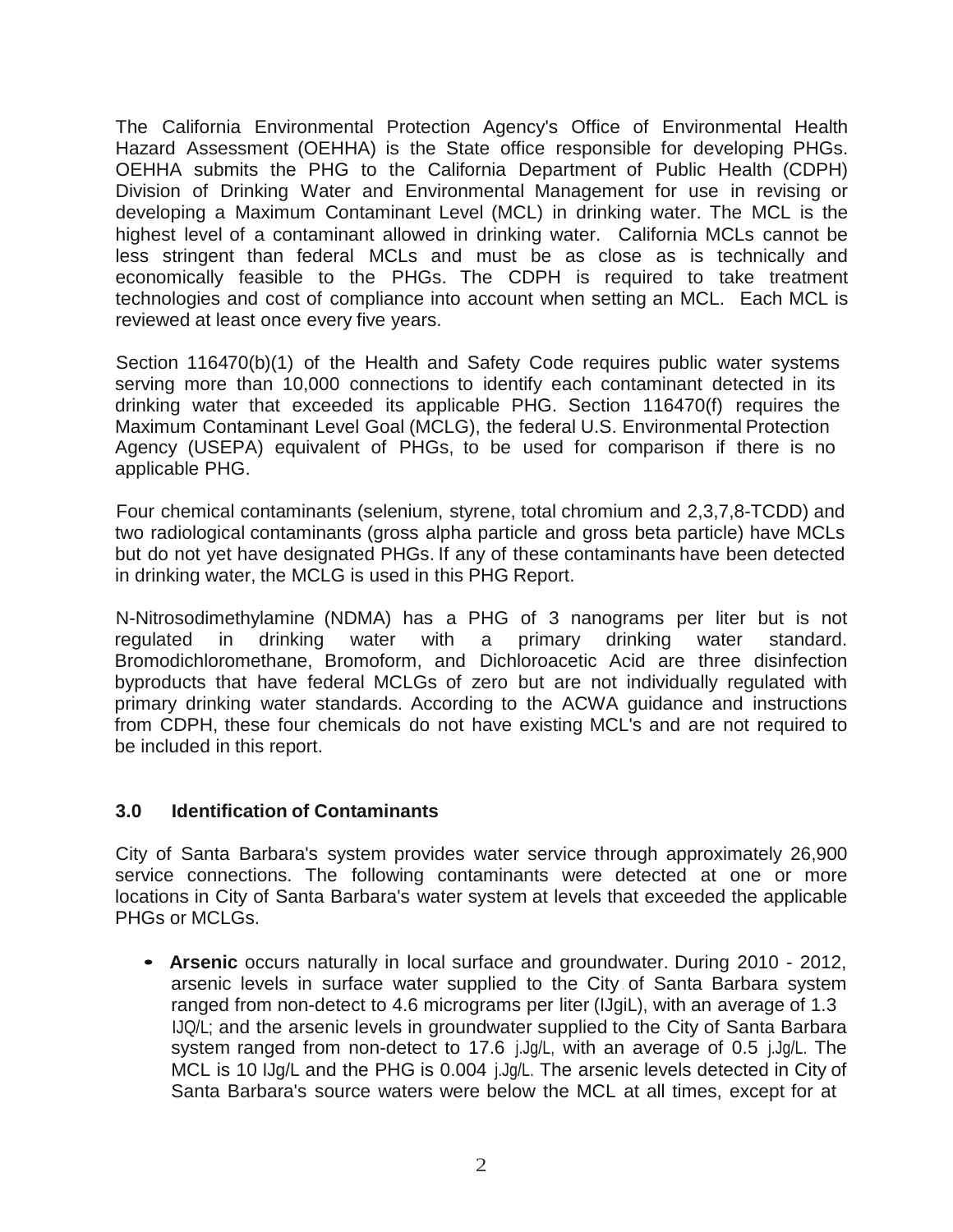one well on one occasion in August 2010. As a result, the City has monitored its wells on a monthly basis when they are in service, rather than the required monitoring of once every three years to ensure this one data point was an anomaly, rather than a trend. Since August 2010, all the *City's* wells have measure below the MCL for arsenic.

- **Aluminum** is the most abundant metal in the earth's crust and third most abundant of all elements. Because of the prevalence of aluminum in foods, consumer products, pharmaceuticals and the environment, it is impossible for humans to avoid exposure to aluminum compounds. Aluminum in potable drinking water constitutes a small fraction of the total daily intake (<10 percent). Naturally occurring aluminum compounds have limited solubility in water at neutral pH, but solubility increases markedly with increasing or decreasing pH. Domestic tap water may contain aluminum either naturally or because aluminum has been added as a flocculant in the treatment process. Aluminum levels in the water supplied to the City of Santa Barbara system during 2010-2012 ranged from non-detect to 7.2 milligrams per liter (mg/L). The average aluminum level was 0.03 mg/L. The MCL is 1 mg/L and the PHG is 0.6 mg/L. The aluminum levels detected in City of Santa Barbara's source waters were below the MCL at all times.
- **Total Coliform Bacteria** (total coliforms) are naturally occurring in the environment and can indicate the presence of other pathogenic organisms originating from sewage, livestock or other wildlife. The City of Santa Barbara collects drinking water samples from various locations in its distribution system for total coliforms analysis, and no more than 5.0 percent of the samples collected in a given month may be positive for total coliforms. During 2010 to 2012, the highest monthly percentage of positive total coliforms samples was 1.33 percent. The MCLG for total coliforms is 0.0 percent. The total coliform levels detected in City of Santa Barbara's distribution system were below the MCL at all times.
- **Lead** in drinking water is generally the result of corrosion of residential plumbing. As required by the USEPA Lead and Copper Rule, the City of Santa Barbara tests representative residential taps for lead and copper every three years. If more than 10 percent (90th percentile) of these samples exceed the established Action Level (AL), a water system must provide treatment or inject additives to reduce corrosion in the distribution system. City of Santa Barbara tested for lead and copper in 2012, in accordance with CDPH requirements. Samples did not exceed the AL for neither lead nor copper in more than 10 percent of the samples. The goth percentile for lead was 2.2 IJQ/L, which is below the AL of 15 IJg/L but above the PHG of 0.2 IJQ/L. City of Santa Barbara is in compliance with the Lead and Copper Rule and City of Santa Barbara's water system is considered optimized for corrosion control.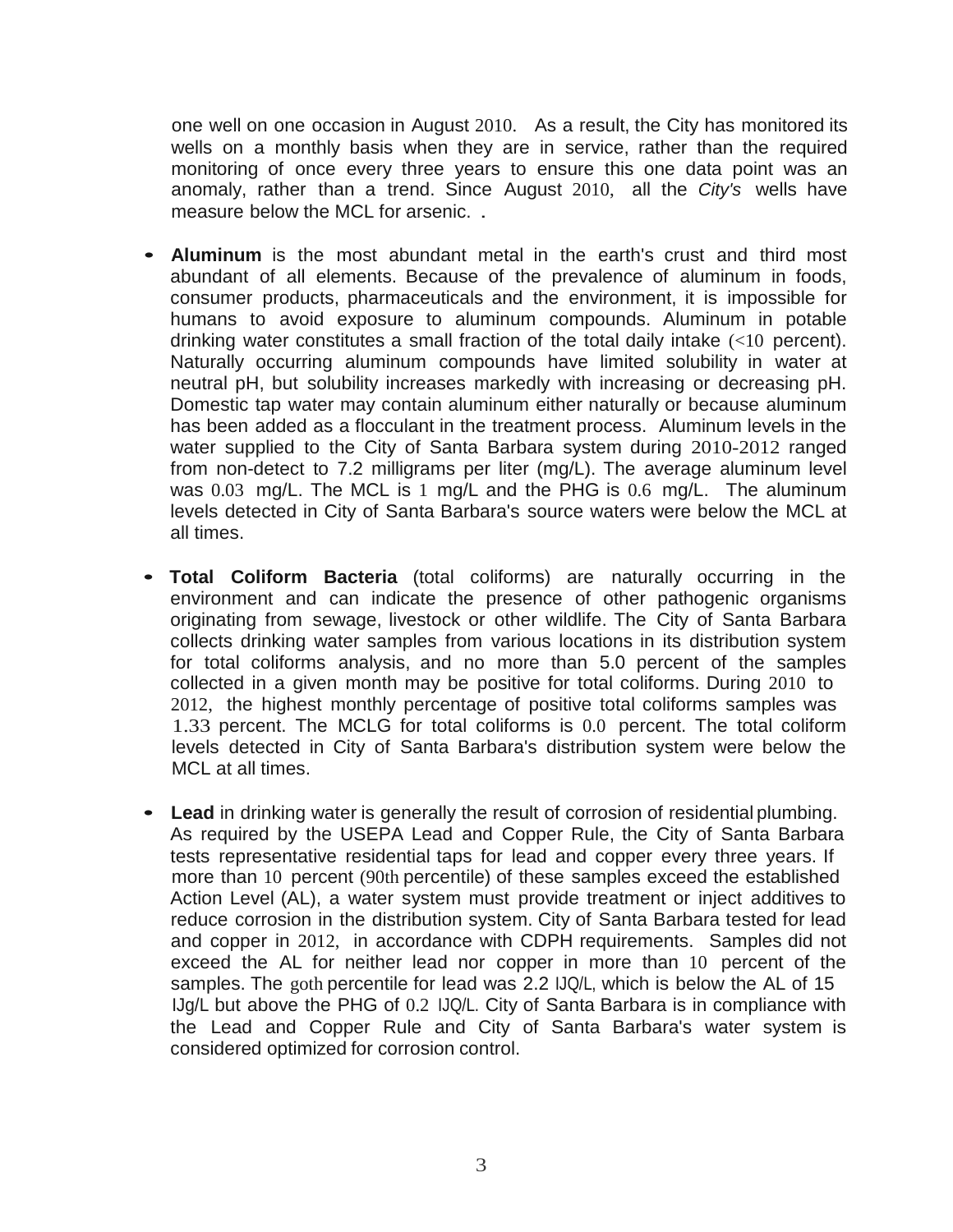- Gross Alpha Particle Activity (gross alpha) occurs naturally in local groundwater. Gross alpha ranged from non-detect to 5.54 picoCuries per liter (pCi/L) in the drinking water wells supplying the City of Santa Barbara service area in 2010 and 2012. The average gross alpha level in City of Santa Barbara's water supply wells was below the MCL of 15 pCi/L. There is no PHG for gross alpha particle emitters. The MCLG is 0.0 pCi/L. The gross alpha levels detected in City of Santa Barbara's wells were below the MCL at all times, but exceeded the MCLG in 2 wells.
- Uranium occurs naturally in local groundwater. Uranium levels ranged from nondetect to 7.4 pCi/L in the drinking water wells supplying the City of Santa Barbara service area in 2010 and 2012. The average uranium level in City of Santa Barbara water supply wells was 2.0 pCi/L. The MCL is 20 pCi/L and the PHG is 0.43 pCi/L. The uranium levels detected in City of Santa Barbara's source waters were below the MCL at all times, but exceeded the PHG in 2 wells.

The attached chart shows the applicable PHG or MCLG and the applicable MCL or Action Level (AL) for each contaminant listed above. Lead and copper are regulated by an AL, not an MCL, and their presence is measured in samples collected from selected customers' indoor faucets or taps. The AL, if exceeded in more than 10 percent of the tap samples, triggers treatment or other requirements that a water system must follow. The chart shows the goth percentile concentration of lead and copper observed during the most recent round of at-the-tap sampling. The chart includes the maximum, minimum, and average concentrations of arsenic, lead and copper, gross alpha and uranium in the water supplied by City of Santa Barbara during calendar years 2010 through 2012.

# 4.0 NumericalPublic Health Risks

Section 116470(b)(2) of the Health and Safety Code requires disclosure of the numerical public health risk, determined by the Office of Environmental Health Hazard Assessment (OEHHA), associated with each MCL, AL, PHG and MCLG. OEHHA has only quantified numerical risks associated with cancer-causing chemicals. Available numerical health risks developed by OEHHA for the contaminants identified above are shown on the attached chart.

Arsenic - OEHHA has determined that the health risk associated with the PHG is one excess case of cancer per million people and the risk associated with the MCL is 2 excess cases of cancer per 1,000 people, over a 70-year lifetime exposure.

Aluminum -OEHHA has determined that the theoretical health risk associated with the PHG of 0.6 mg/L was determined based on the pharmacologic effect of increased serum Aluminum. The current State MCL for aluminum in drinking water is 1.0 mg/L Aluminum exposure via drinking water has been associated with Alzheimer's disease (AD) and other dementia, although a causal link has not been established and other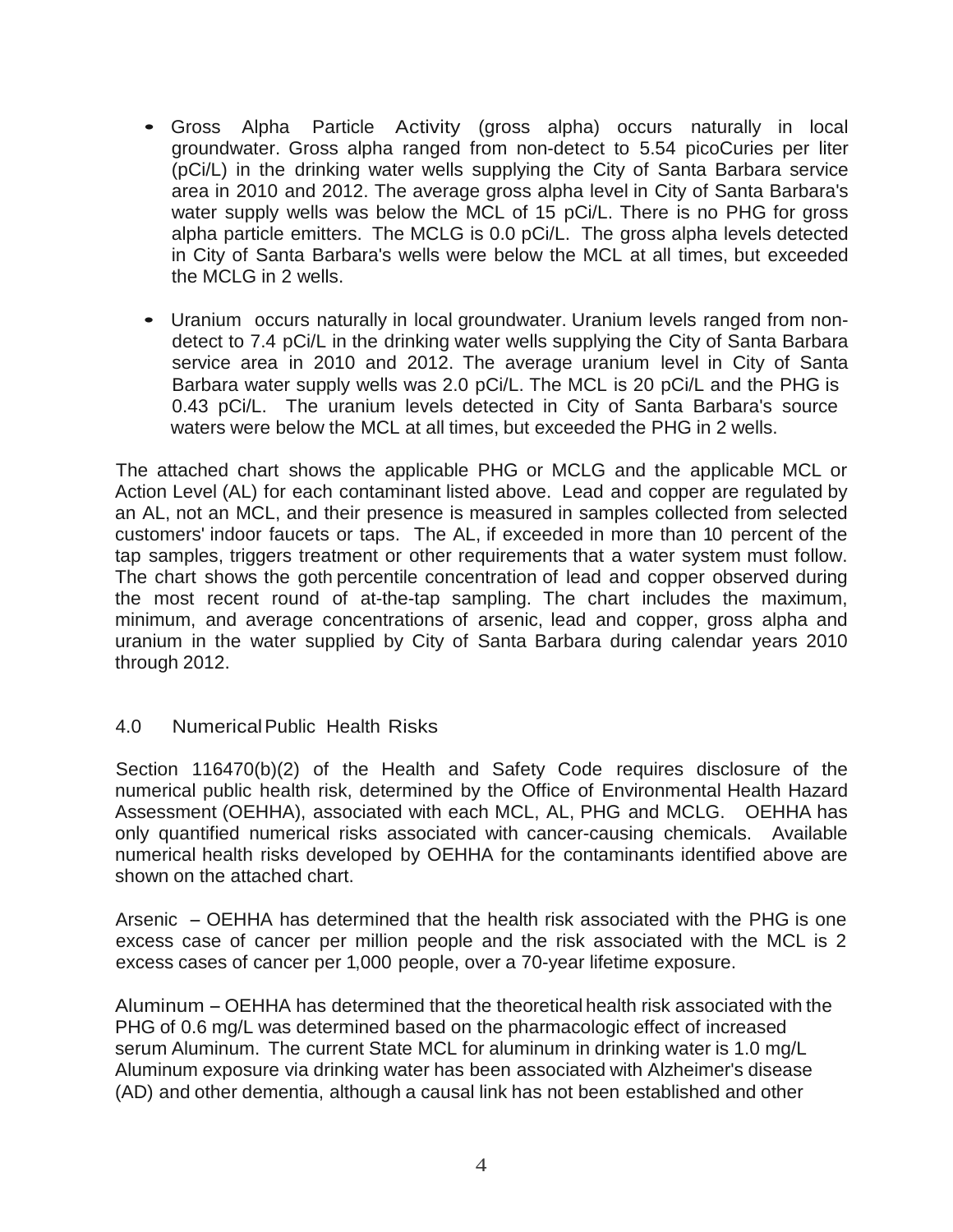factors are likely to be involved in AD. Aluminum is a neurotoxin for humans exposed parenterally, via the oral route in those suffering renal disease, or potentially in neonates receiving formulas with excess aluminum.

Coliform Bacteria - The MCL for coliform is 5% positive samples of all samples per month and the USEPA has determined that the health risk associated with the MCLG is 0.

Gross Alpha- USEPA has determined that the theoretical health risk associated with the MCLG is 0 and the risk associated with the MCL is 1 excess case of cancer per 1,000 people, over a lifetime exposure to the most potent alpha emitter.

Lead -OEHHA has determined that the theoretical health risk associated with the PHG is three excess cases of cancer per ten million people and the risk associated with the AL is 2 excess cases of cancer per million people over a lifetime exposure. The lead PHG is based on neurobehavioral effects in children and hypertension in adults. OEHHA has not established a numerical health risk for these chronic toxicity effects because PHGs for non-carcinogenic chemicals in drinking water are set at a concentration at which no known or anticipated adverse health risks will occur, with an adequate margin of safety.

Uranium - OEHHA has determined that the health risk associated with the PHG is one excess case of cancer per million people and the risk associated with the MCL is 5 excess cases of cancer per 100,000 people, over a lifetime exposure.

### 5.0 Identification of Risk Categories

Section 116470(b)(3) of the California Health and Safety Code requires identification of the category of risk to public health associated with exposure to the contaminant in drinking water, including a brief, plainly worded description of those terms. The risk categories and definitions for the contaminants identified above are shown on the attached chart.

# 6.0 Description of Best Available Technology

Section 116470(b)(4) of the California Health and Safety Code requires a description of the BAT, if any is available on a commercial basis, to remove or reduce the concentrations of the contaminants identified above. The BATs are shown on the attached chart.

### 7.0 Costs of Using Best Available Technologies and Intended Actions

Section 116470(b)(5) of the California Health and Safety Code requires an estimate of the aggregate cost and cost per customer of utilizing the BATs identified to reduce the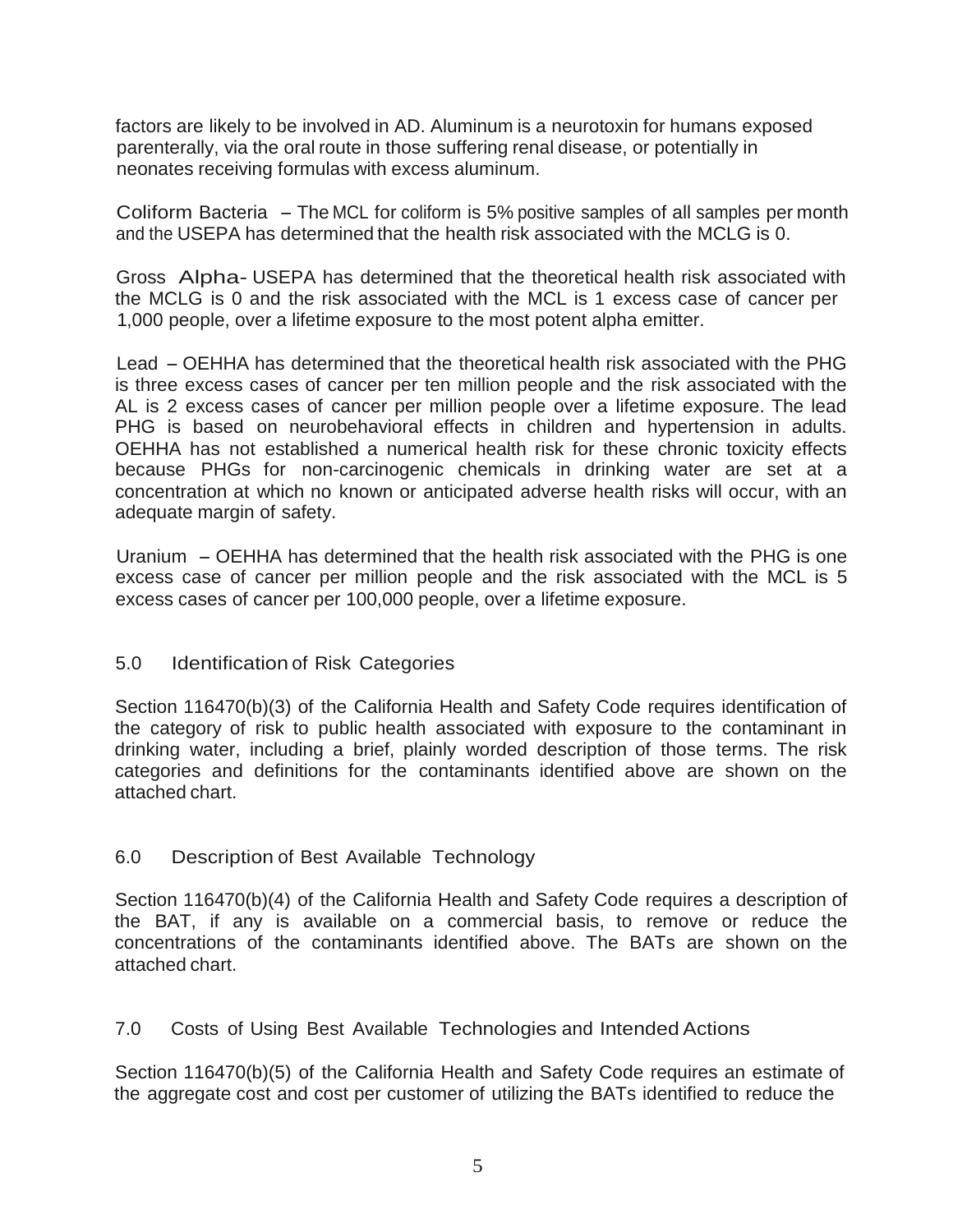concentration of a contaminant to a level at or below the PHG or MCLG. In addition, Section 116470(b)(6) requires a brief description of any actions the water purveyor plans to take to reduce the concentration of the contaminant and the basis for that decision.

*Arsenic-* The BATs for the removal of arsenic from water for large water systems are: activated alumina, coagulation/filtration, lime softening, ion exchange, and reverse osmosis. Arsenic was detected below the MCL but above the PHG level in groundwater wells owned by City of Santa Barbara. Because the Detection Limit for the purpose of Reporting (DLR) for arsenic is 2 !Jg/1, treating arsenic to below the PHG level means treating arsenic to below the DLR of 2 !Jg/1. There are numerous factors that influence the cost of reducing arsenic levels to the PHG. The estimated cost to reduce arsenic below the PHG of 0.004 !Jg/1 using ion exchange technology is estimated to range from \$5,800,000 to \$7,100,000 per year, or between \$214 and \$263 per household per year.

*Coliform Bacteria* - The MCL for coliform is 5% positive samples of all samples per month. The MCLG is zero. There is no PHG for coliform bacteria. There is no numeric health risk number for the MCLG since the USEPA assumes there is no absolutely safe level of exposure to coliform bacteria. The reason for the coliform drinking water standard is to minimize the possibility of the water containing pathogens which are organisms that cause waterborne disease. Because coliform is only a surrogate indicator of the potential presence of pathogens, it is not possible to state a specific numerical health risk. While USEPA normally sets MCLGs "at a level where no known or anticipated adverse effects on persons would occur", they indicate that they cannot do so with coliforms. Coliform bacteria are an indicator organism that are ubiquitous in nature and are not generally considered harmful. They are used because of the ease in monitoring and analysis. If a positive sample is found, it indicates a potential problem that needs to be investigated and follow up sampling done. It is not at all unusual for a system to have an occasional positive sample. It is difficult, if not impossible, to assure that a system will never get a positive sample.

It is not unusual for a system to have an occasional positive sample which could be the result of a sampling error since the test is very sensitive to air contamination during sampling, preparation, and testing. Therefore, repeat samples are particularly important. All repeat samples that were taken by the City of Santa Barbara after a positive sample result was observed proved negative for the presence of bacteria. Therefore, there is no reasonable action that could be taken with any certainty that could ensure the City of Santa Barbara's water system would have 0% coliform results for every single sample taken.

The City of Santa Barbara adds chlorine at its treatment plant and well production facilities to assure that the water served is microbiologically safe. The chlorine residual levels are carefully controlled to provide the best health protection without causing the water to have undesirable taste and odor or increasing the disinfection by-product level which is also a regulated parameter. This careful balance of treatment processes is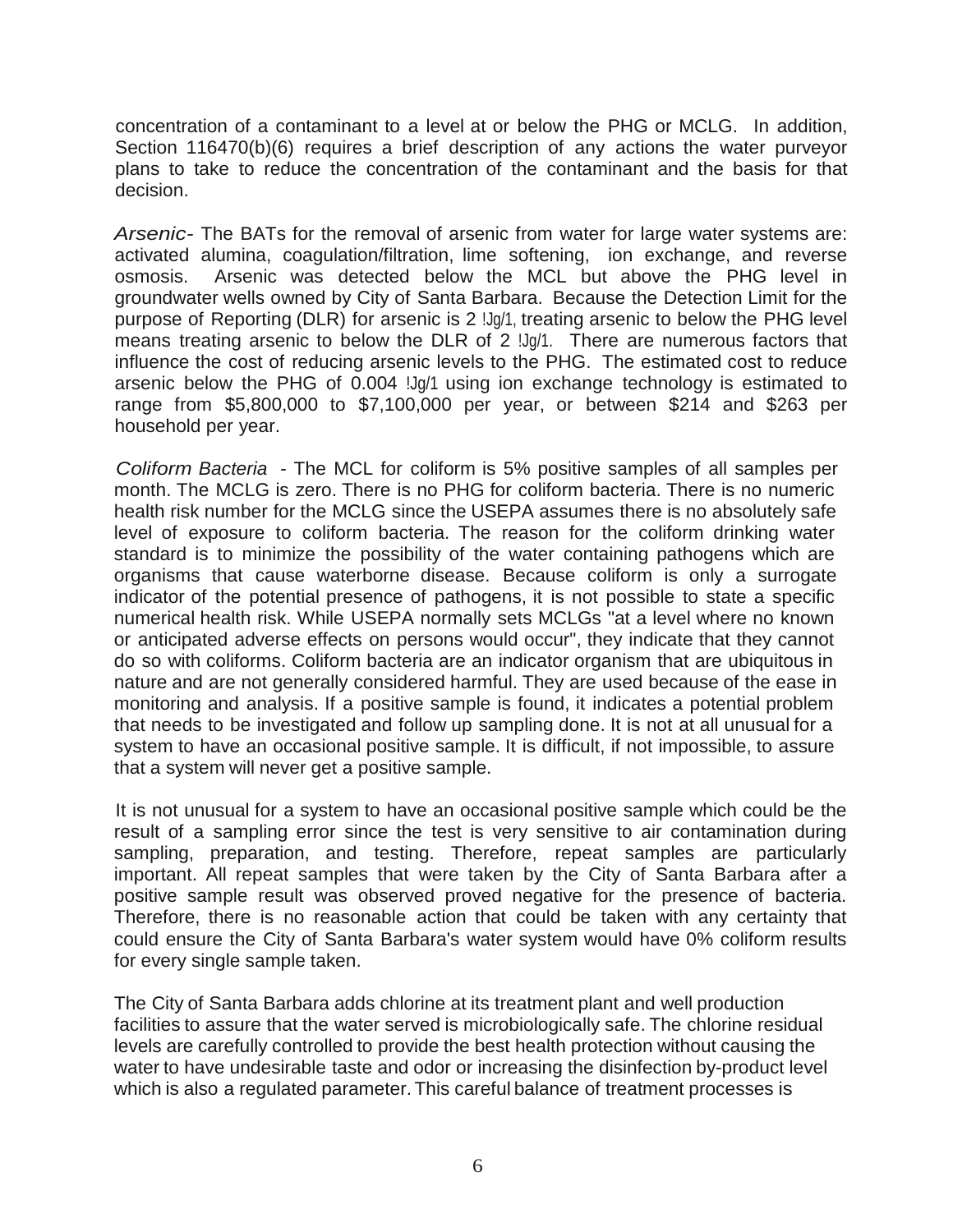essential to continue supplying customers with drinking water that meets all regulatory requirements. Other equally important measures that the City of Santa Barbara has in place include: an effective cross-connection control program, maintenance of a disinfectant residual throughout the system, an effective monitoring and surveillance program, and maintaining positive pressures throughout the water system.

The City of Santa Barbara has taken all of the steps described by CDPH as BAT for coliform bacteria. The result is that the City of Santa Barbara has remained well below the CDPH standard for coliform bacteria. Therefore, since the City of Santa Barbara's drinking water remains well below the CDPH standard for coliform bacteria, is using the BAT already, and the sensitive nature of the test, no further action is needed or available to further reduce or eliminate a positive result for coliform bacteria in every sample taken in the water system. Therefore, no change to the current treatment protocol for this contaminant is needed at this time.

*Lead* - USEPA has determined that the BAT to reduce lead in drinking. water is corrosion control optimization. This method is capable of bringing a water system into compliance with the AL. City of Santa Barbara is already in compliance with the lead AL, and meets all state and federal requirements, and is considered by CDPH to have optimized corrosion control.

Further corrosion control optimization would be incapable of achieving the PHG; therefore, the cost of reducing lead to the PHG level cannot be estimated. The principal reason for this is that the largest source of lead in tap water is the pipe and fixtures in the customer's own household plumbing. Lead has not been detected in City of Santa Barbara's source waters. Factors that increase the amount of lead in the water include:

- copper plumbing materials that use lead-based solder;
- homes less than five years old or constructed before 1980;
- water supplied to the home is naturally soft or corrosive; and
- water that sits in the household plumbing for several hours.

City of Santa Barbara collected extensive lead and copper tap samples in 2012. The lead and copper levels in over 90 percent of the samples were below the AL. The City of Santa Barbara will continue to monitor the water quality parameters that relate to corrosivity, such as pH, hardness, alkalinity and total dissolved solids, and will take action if necessary to maintain its water system in an optimized corrosion control condition.

*Gross Alpha and Uranium* - The only BAT for the removal of gross alpha radioactivity in water for large water systems is reverse osmosis, which can also remove uranium. Gross alpha and uranium were detected above the MCLG and PHG, respectively, in many of the City of Santa Barbara's wells. Because the DLR for gross alpha is 3 pCi/1, treating gross alpha to 0 means treating to below the DLR of 3 pCi/1. The cost of providing treatment using reverse osmosis to reduce gross alpha levels in groundwater to the MCLG of 0 (and consequently uranium below the PHG) is estimated to range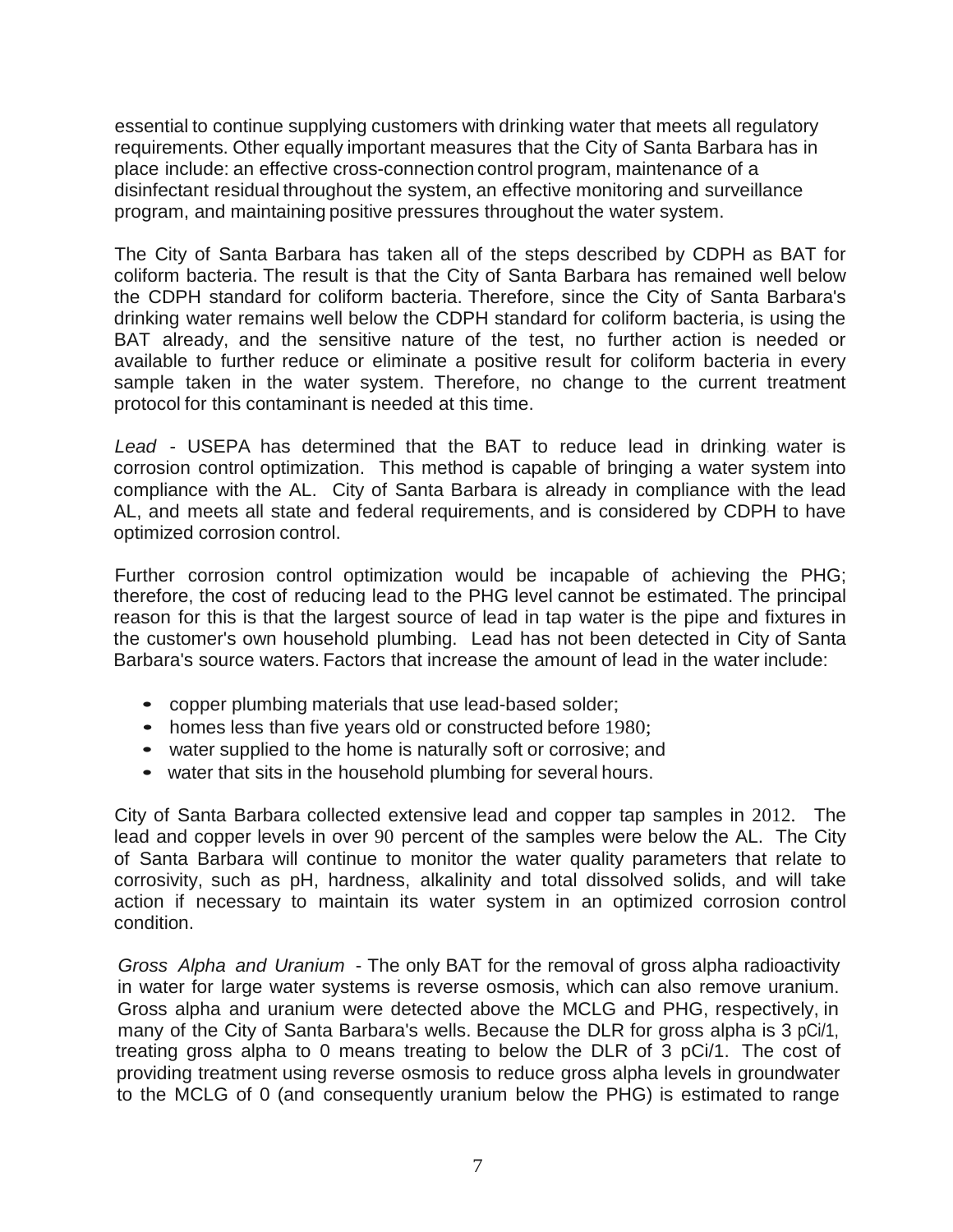from \$35,400,000 to \$55,500,000 per year, or between \$1,311 and \$2,055 per household per year.

All **Contaminants** - Reverse osmosis can remove all of the contaminants detected above the PHGs or MCLGs in City of Santa Barbara's wells to non-detect levels except total coliform and lead and copper which can be introduced and detected anywhere in the distribution system or at-the-tap. As shown on the attached table, achieving the water quality goals for all contaminants is estimated to range from \$35,400,000 to \$55,500,000 per year, or between \$1,311 and \$2,055 per household per year.

#### **RECOMMENDATIONS FOR FURTHER ACTION**

The City of Santa Barbara's drinking water quality meets all CDPH and USEPA drinking water standards set to protect public health. The levels of constituents identified in this report are already significantly below the health-based MCLs established to provide safe drinking water. Further reductions in these levels would require additional costly treatment processes and the ability of these processes to provide significant additional reductions in constituent levels is uncertain. In addition, the health protection benefits of these possible reductions are not at all clear and may not be quantifiable. Therefore, no action is proposed at this time.

For additional information, please contact Louis Chiourn, Laboratory Supervisor, a[t](mailto:lchiourn@santabarbaraca.gov) [lchiourn@santabarbaraca.gov](mailto:lchiourn@santabarbaraca.gov) or call (805) 568-1004. You may also write to City of Santa Barbara's Water Resources Division at P.O. Box 1990, Santa Barbara, CA 93102-1990.

This report is posted on City of Santa Barbara's website at [www.santabarbaraca.gov.](http://www.santabarbaraca.gov/)